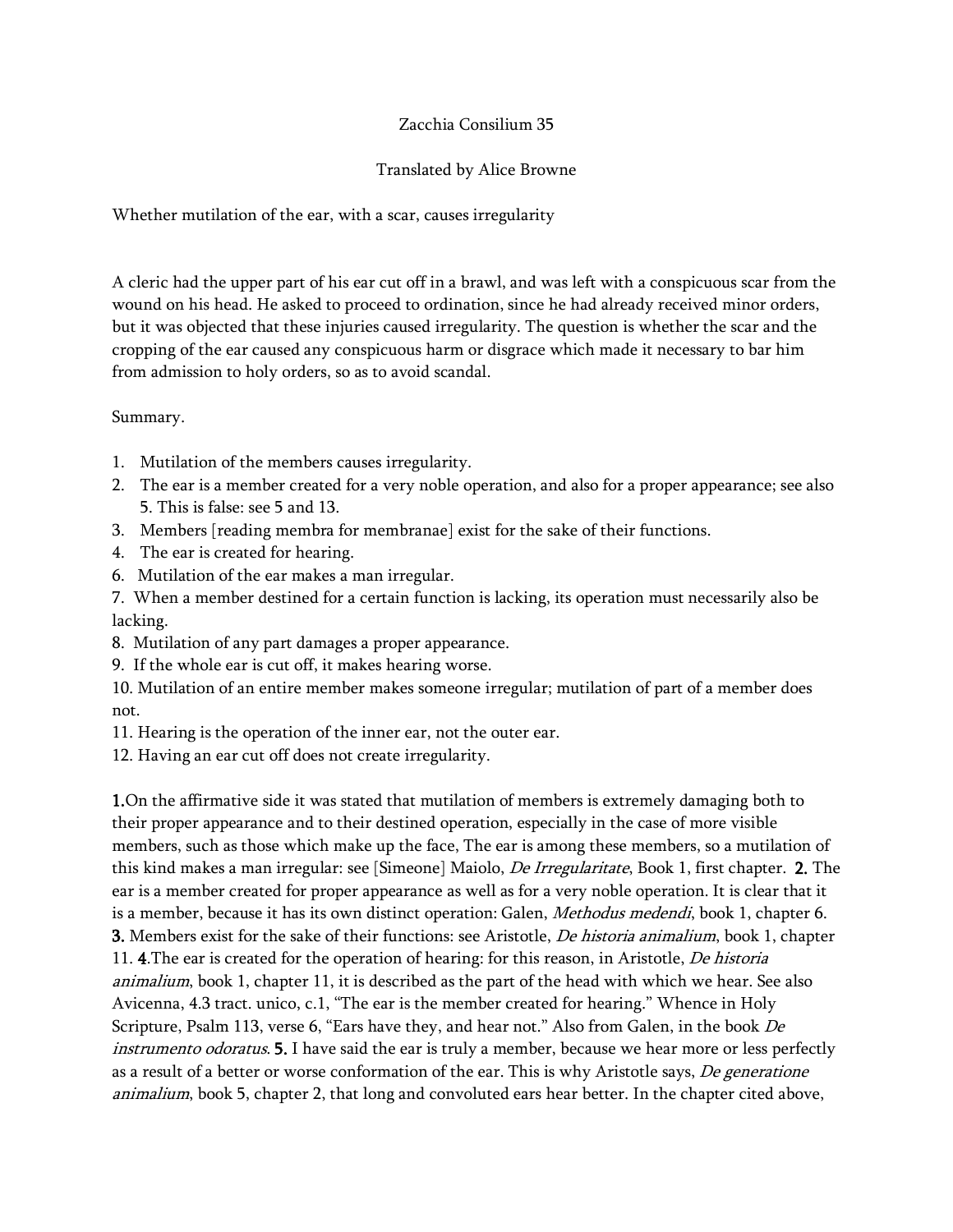De historia animalium, book 1, chapter 11, he says that some ears are smooth, some hairy, and some in between, which are the best for hearing. From these authorities it is clear that the external part of the ear is created for hearing, and so is a member, because it has has its own distinct operation. The fact that ears are created for a decent appearance, as well as for the usefulness we derive from them, can be seen clearly enough from the fact that mutilation of the ears is exceptionally disgraceful for a person, as Gaspare Tagliacozzi demonstrates very clearly, De curtorum chirurgia, book 1, chapter 11. The only reason traitors' ears are cut off is to make an enormous sin manifest by an enormous disgrace, which will warn other people to beware of their deceits. 6. We can infer from all this that since mutilation of the ears brings such disgrace, it must undoubtedly create irregularity and bar a man from holy orders.

7. Besides, it is impossible for the cutting off of the ear not to result in very significant harm to hearing, because when a member is destined to a certain operation and the member is lacking, its operation is lacking. This happens partially as well as totally, if the member only fails partially. Therefore, since the ear is destined for hearing, and was partially lacking in this cleric, his hearing must necessarily have been lacking, and brought him significant harm as a result of this deficiency.

Another issue is the disfigurement resulting from the large scar left on the skin of his head close to the ear, which could not easily be hidden so as to disguise its disfigurement, because it had remained bald. So, because one disfigurement was added to another, it seems to cause irregularity all at the more, especially since both disfigurements would necessarily be conspicuous while he was celebrating mass.

However, in spite of these arguments, we have decided we must say that in the present case the cutting off the ear in this way cannot cause significant disgrace or significant harm. Neither the disgrace nor the harm, not even both together, should cause any scandal which would be a consideration preventing this cleric from proceeding to holy orders.

8. Because is said that the loss or mutilation of a member damages its proper appearance and the operations to which it is destined, and so is an obstacle to ordination, we must clarify this and decide which members and what kind of mutilation are meant. As far as proper appearance is concerned, there is no doubt that mutilation of any conspicuously visible part of the body, not just the members, results in disfigurement; however, it is obvious that not every disfigurement is of a kind to cause ineligibility for orders, but it must be prominent and worthy of note. Now, prominent disfigurement arises from the mutilation of a prominent member, especially the loss of an entire member, all the more so the larger, more conspicuous and useful the member is. On the other hand, a small mutilation, which is not even complete, but only the loss of part of a member, cannot cause a prominent disfigurement, only a slight one, and all the more so when the member is small, inconspicuous, and of little use, as in our case. The mutilation is trifling, involving only part of the outer ear; this part is tiny, and less conspicuous because it is at the side of the head, not on the face. If the mutilation does cause any disgrace, it can easily be covered with hair, and moreover the lost part was of no use, as we have already proved. So as far as disgrace is concerned no conspicuous impediment appears in the case of this cleric.